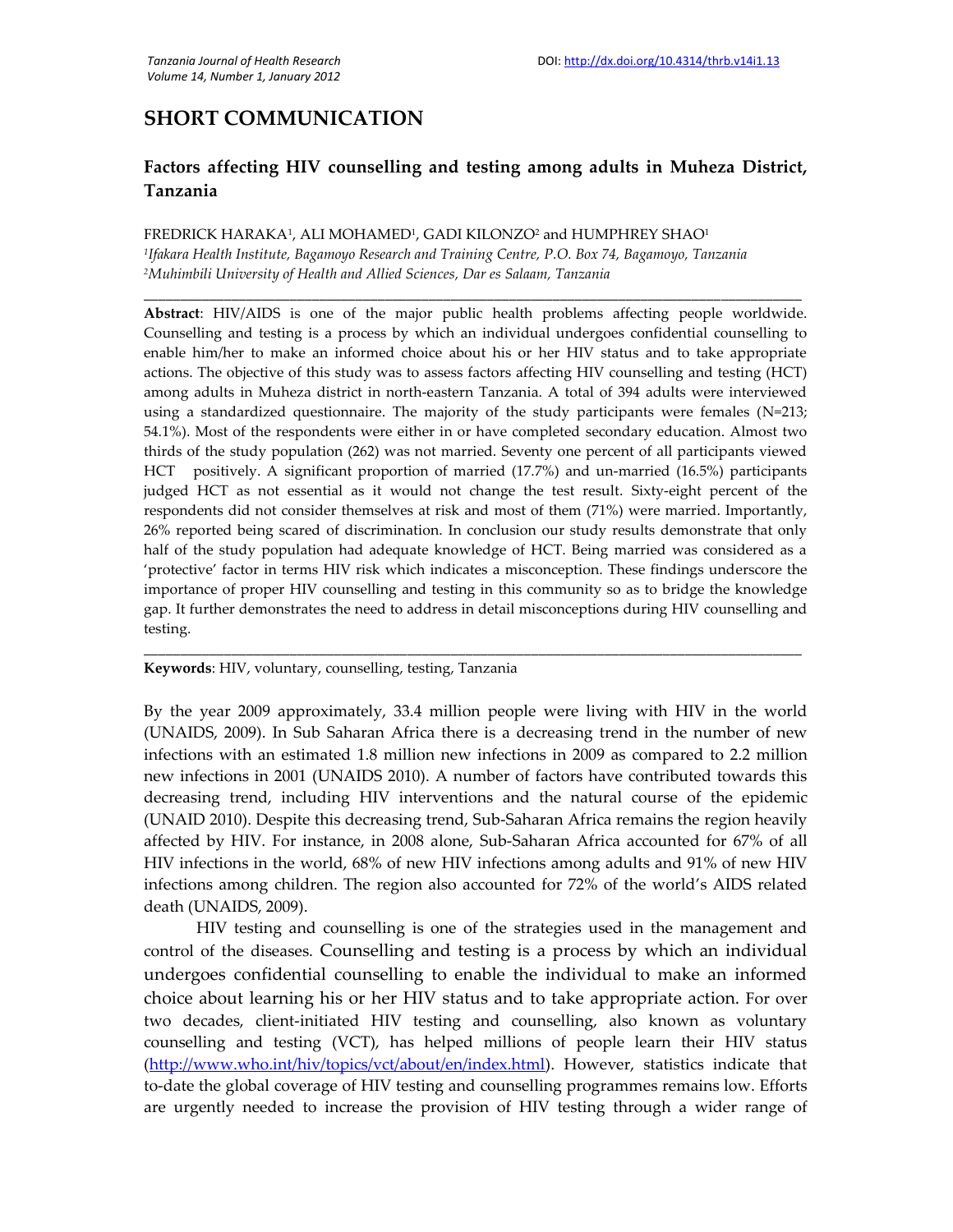effective and safe options. For this reason, in 2007, WHO and UNAIDS issued guidance on provider-initiated HIV testing and counselling (PITC) in health facilities to support increased uptake and improve access to HIV prevention, treatment and care (WHO/UNAIDS, 2007). Despite this global initiative, the majority of people in Tanzania are still unaware of their HIV status despite the expansion of the HCT services in the country.

In a study in Kagera in north-western Tanzania the acceptability of HCTs was reported to be about 54% while the actual acceptance to testing was about 55% (Killewo *et al.,* 1998). In another study in Zambia, it was found that readiness for testing was higher in younger age group (20-24 years) than in older age group (40-49 years) (Fylkesnes & Siziya, 2004). A study in Guizhou Province in China revealed that the main barriers were attributed by self perception of low risk and fear of stigma and discrimination that would results from taking the test (Ma *et al.,* 2007). In Tanzania, among predictors of HIV completion of counselling and testing included self perceived risk of HIV, prior knowledge of HCT and sex with a high risk partner (Wringe *et al*., 2008).

Counselling for HCT consists of pre test, post test and follow up counselling. However stigma is one of the barriers towards HCT. Fear of rejection or stigma is the common reason for not wanting to know HIV status. Gender inequalities are another barrier towards HCT. In many countries women are particularly vulnerable and may risk rejection, violence, abandonment or loss of home and children if their status becomes known (UNFPA 2004). Lack of understanding of risk of contracting HIV is another barrier many people particularly in low prevalence areas where knowledge levels about HIV/AIDS may be low may not perceive that they are at risk. In high prevalence areas, people may believe that they are already infected (UNFPA, 2004). This study was therefore, conducted to assess factors affecting HIV counselling and testing among adults in Muheza District in Tanzania.

This study was conducted in Muheza district in north-eastern Tanzania. Muheza has a population of 279,423, with almost equal male: female distribution (139,673 vs. 139,750). Slightly over half (51.4%) of the population is under 19 years, which makes it a very young population. The overall estimated HIV prevalence in Muheza in 2008 was 6.7% as per the annual District Report. This was a descriptive cross sectional survey conducted among 394 adults in September 2008. Data were collected through a pre-tested standardize questionnaire. A multistage random sampling of wards, villages/streets was conducted. Selected house households were visited. All adults found in the household were interviewed separately each with a separate questionnaire. Participants were assured of confidentiality of information between the interviewer and the interviewee.

Frequency distribution and summary statistics was calculated for the variables under consideration. To test for association, Chi-square test and or Fisher exact test was used. Standardized deviance residual was then calculated for those significant associations to investigate the nature of association. Data were analyzed using SPSS 13.0 for Windows software. Permission to conduct the study was granted from all local authorities at the district. All participants gave a verbal consent before interview. Ethical clearance was obtained from Muhimbili University of Health and Allied Sciences Ethics Committee.

A total of 394 individuals were involved in the study. Majority of participants were females 213 (54.1%). About 212 (54%) of all participants were in or had acquired secondary school education. Those with primary school education accounted for 27.4% of the respondents. A small proportion (6.9%) had never been to school whereas 11.9% had postsecondary school education. Almost two thirds of this study population was not married. Majority (42.4%) of participants were 23-27 years old followed by those in 18-22 years old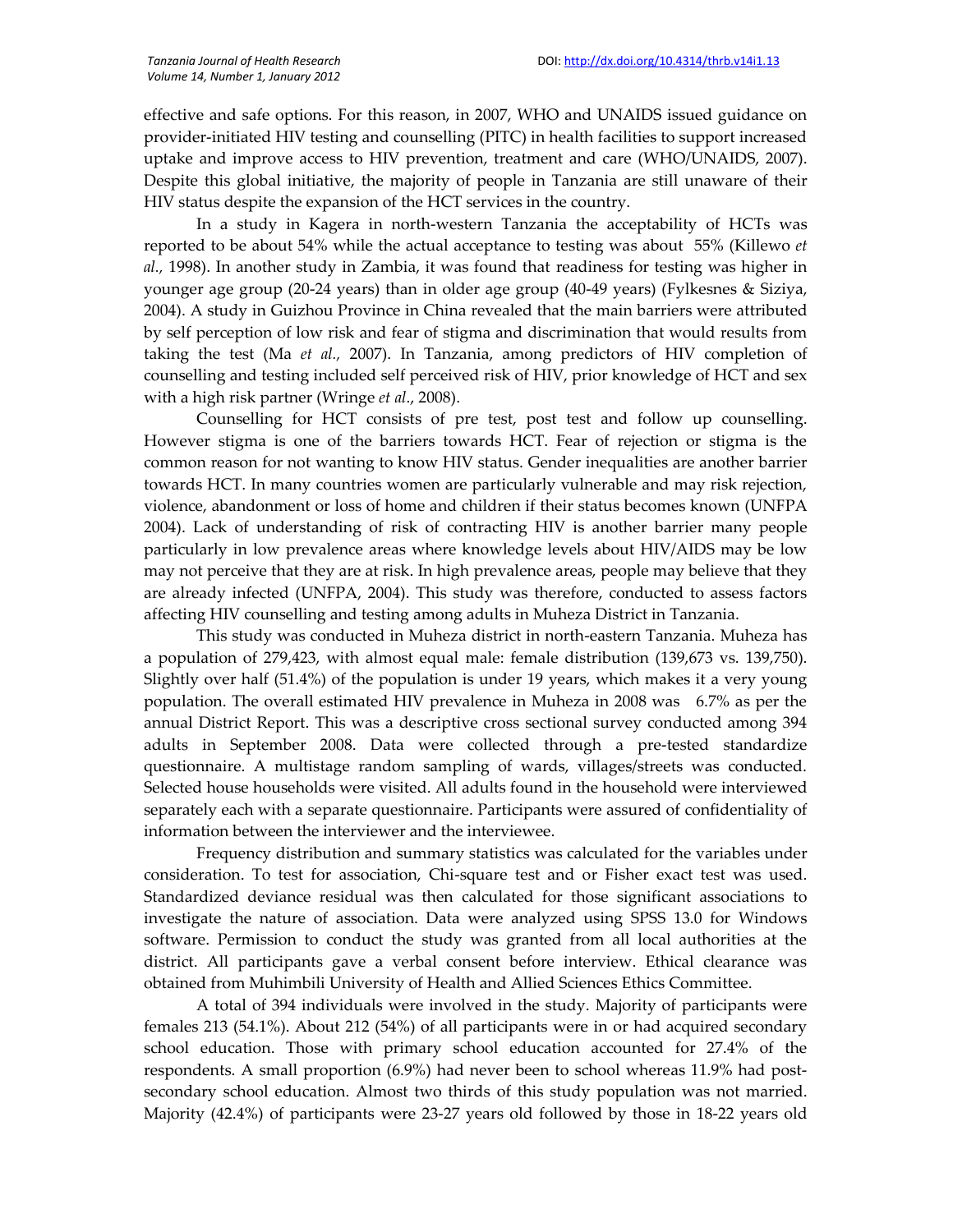(35.8%). Among the respondents 222 (56.3%) knew HCT as a process of making an informed decision. However 16% of females knew that HCT is a test that must be undertaken by pregnant women attending ante-natal care clinic (ANC). Fifteen (3.8%) of the respondents were ready to test without counselling (Table 1). About 8.2% of the participants thought that HCT was a health education programme on how one can prevent HIV infection. There was no significant difference in marital status on their perception of HCT ( $P = 0.0647$ ).

| Table 1: Proportion of addits on their understanding of FICT |              |              |                  |               |            |            |
|--------------------------------------------------------------|--------------|--------------|------------------|---------------|------------|------------|
|                                                              | "Pregnant    | "After HIV   | "Process to make | "You can test |            |            |
|                                                              | women        | counselling  | informed<br>an   | without       |            |            |
| <b>Sex</b>                                                   | must test at | test is<br>a | decision"        | counselling"  | Others     | Total      |
|                                                              | antenatal    | Must"        |                  |               |            |            |
|                                                              | clinic"      |              |                  |               |            |            |
| Male                                                         | $13(7.2\%)$  | 50(27.6%)    | $114(63.0\%)$    | $4(2.2\%)$    | $\Omega$   | 181 (100%) |
|                                                              | $-2.895*$    | $-0.017*$    | $2.403*$         | $-1.658*$     | $-1.305*$  |            |
| Female                                                       | $34(16.0\%)$ | 59 (27.7%)   | $108(50.7\%)$    | $11(5.2\%)$   | $1(0.5\%)$ | 213 (100%) |
|                                                              | $2.546*$     | $0.017*$     | $-2.492*$        | 1.448*        | $0.824*$   |            |
| Total                                                        | 47 (11.9%)   | 109 (27.7%)  | 222 (56.3%)      | $15(3.8\%)$   | $1(0.3\%)$ | 394        |

| Table 1: Proportion of adults on their understanding of HCT |  |
|-------------------------------------------------------------|--|
|-------------------------------------------------------------|--|

P-value = 0.0171; ٭Standardize deviance residual

With regard to awareness of components of HCT, 89 (49.2%) of the males and 101 (47.5%) of females thought HCT as a health education programme focusing on how one can prevent from HIV. The difference was not statistically significant (*P>*0.05). Only 164 (41.6%) of the respondents knew that HCT consists of pre testing, post testing and follow up counselling (Table 2).

|            |               |               |              | . . |                 |            |           |
|------------|---------------|---------------|--------------|-----|-----------------|------------|-----------|
|            | Pre test only | Lecture<br>on | Post<br>Pre, |     | and During      |            |           |
| <b>Sex</b> |               | how<br>to     | follow       | up  | counselling you | Others     | Total     |
|            |               | prevent HIV   | counselling  |     | are given ARV   |            |           |
| Male       | $18(9.9\%)$   | 89 (49.2%)    | 73 (40.3%)   |     | $0(0\%)$        | $1(0.6\%)$ | 181       |
|            |               |               |              |     |                 |            | $(100\%)$ |
| Female     | $19(8.9\%)$   | $101(47.4\%)$ | 91 (42.7%)   |     | $2(0.9\%)$      | $0(0\%)$   | 213       |
|            |               |               |              |     |                 |            | $(100\%)$ |
| Total      | $37(9.4\%)$   | 190 (48.2%)   | 164 (41.6%)  |     | $2(0.5\%)$      | $1(0.3\%)$ | 394       |

**Table 2: Awareness of components of HIV counselling and testing by sex of respondent**

Fisher exact P-value = 0.6732

There was no association between sex and awareness of components of HIV counselling and testing (*P*=0.6732).

On average, 9.4% (married=9.1%; not married=9.5%) knew that HCT is composed of pre-test only. More married (51.5%) than not married (46.6%) of the respondents were aware that HCT is about education on how to prevent HIV. HCT is made up of Pre, post and follow up counselling was mentioned by 41.6% (married=39.4%; not married=42.7%) of the respondents. Two (0.5%) unmarried individuals were of the opinion that during counselling one is given anti-retroviral therapy. There was no significant difference in marital status on the awareness of components of HCT *(P=* 0.8358)*.*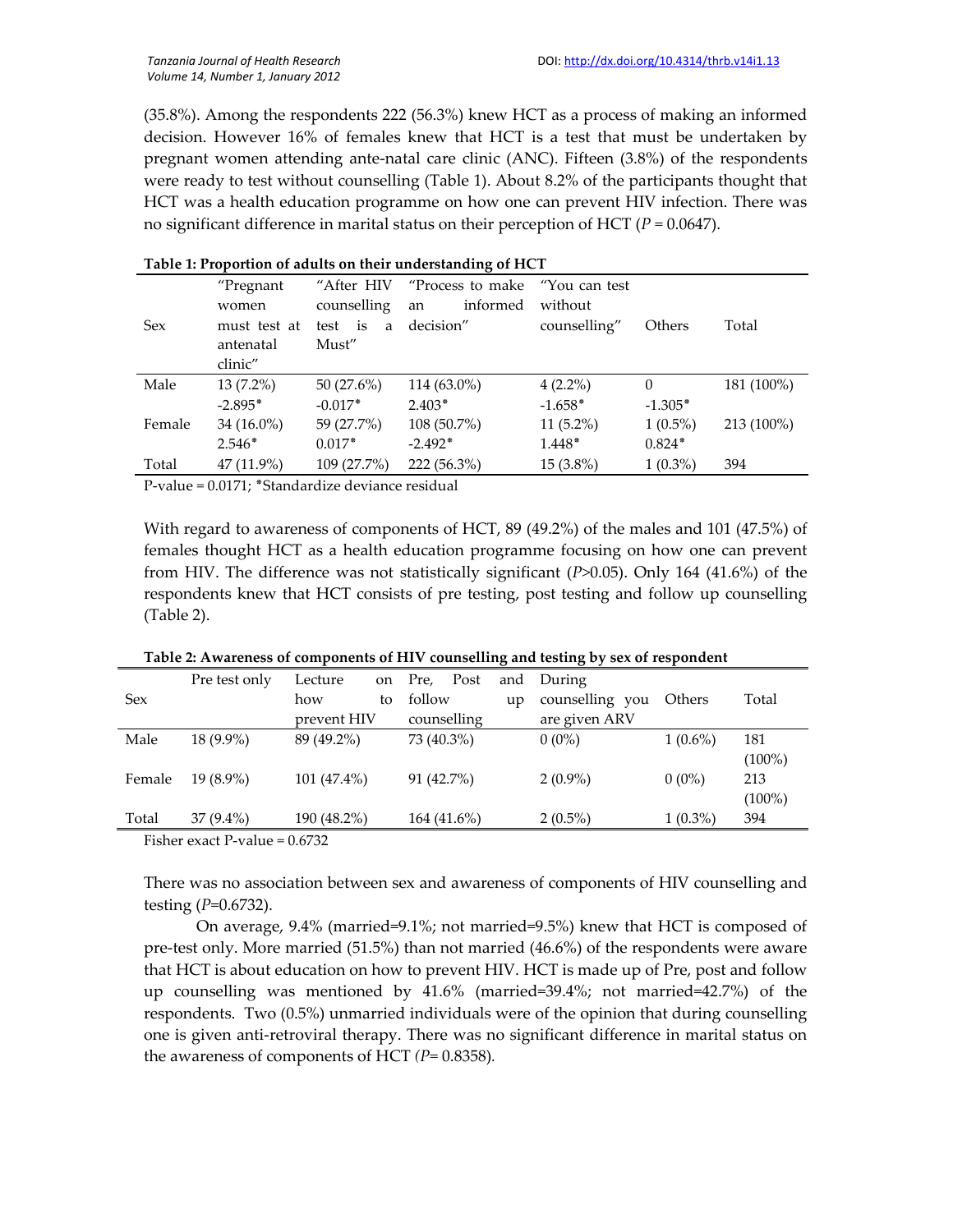|             | "Should<br>be | "Benefit    |                | "No need as it "Help to understand |            |
|-------------|---------------|-------------|----------------|------------------------------------|------------|
| Marital     | done to high  | those       | doesn't change | results<br>both<br>for             | Total      |
| status      | risk group"   | infected    | results"       | infected<br>and                    |            |
|             |               | only"       |                | uninfected"                        |            |
| Not married | $14(5.4\%)$   | $9(3.4\%)$  | 43 (16.5%)     | 195 (74.7%)                        | 261 (100%) |
| Married     | $15(11.5\%)$  | $8(6.2\%)$  | 23 (17.7%)     | 84 (64.6%)                         | 130 (100%) |
| Total       | $29(7.4\%)$   | $17(4.3\%)$ | 66 (16.9%)     | 279 (71.4%)                        | 391        |

| Table 3: Proportion of adults on their perception of HCT |  |  |
|----------------------------------------------------------|--|--|
|----------------------------------------------------------|--|--|

*P-value* = 0.0647

A total of 279 (71%) respondents perceived HCT as a procedure that helps to understand if one is infected or not. Twenty three (17.7%) of the married respondents thought there was no need of HCT as it doesn't change the results, with the percentage of 16.5% among those not married (Table 3). Among those who had never undertaken HIV test, 90 (68.2%) reported that the reason for not testing was because they didn't consider themselves at risk. More males (73%) than females (62.1%) thought they were not at risk. On average, 35 (26.5%) of the respondents did not want to test because of stigmatization. Among the respondents, males 19 (25.7%) and females 16 (27.6%) reported of being scared of stigmatisation. Lack of confidentiality was reported by 2.3% (males=1.4%; females=3.4%) respondents. About 70% of married participants reported that they didn't think they are at risk of being infected. Having multiple sexual partners was a reason for not having tested by a total of 4 (3%) respondents, and all were females.

This study reveals that about half of adult population in Muheza District had correct understanding of HCT as a process of making an informed decision. It further showed that about two thirds of the adult population ever had HIV test done by the time this study was conducted. In a recent study in China, a much lower proportion (23%) of participants was of the opinion that there was no benefit of being tested (Ma *et al.* 2007). The higher proportion of individuals who had correct understanding of HCT in our study is likely to have been contributed by a higher level of education among them. This is similar to the findings in the China study which showed that HCT related knowledge was closely associated with education level. Like in our study, in Zambia, Fylkesnes & Siziya (2004) observed that readiness to test was significantly higher in age group 20-24 years than in other age groups. In our study, the proportion of those who ever tested was high. This study was conducted after a national wide campaign on HCT which could explain the high observed percentage of ever had test by the time of the study.

With regard to willingness of HCT uptake, the majority of our study population were willing to take HCT. Similar to our findings, in Uganda it was reported that the majority of a study population was willing to HCT (Matovu *et al.,* 2005). Some authors have already shown that HCT attendance was higher among men with secondary education and among those who had previously under gone HCT (Wringe *et al.,* 2008; Vermeer *et al.,* 2009) who reported that about half of Tanzanian medical students to have had undergone HCT.

A number of barriers to HCT were identified in this study. Most importantly, about two thirds of the respondents reported that they didn't consider themselves at risk and most of them were married. These findings concur with those reported from the study in China (Ma *et al.* 2007) elsewhere in Tanzania (Maman *et al.,* 2001). The later observed that fear of partners' reaction, decision-making and communication patterns between partners, and